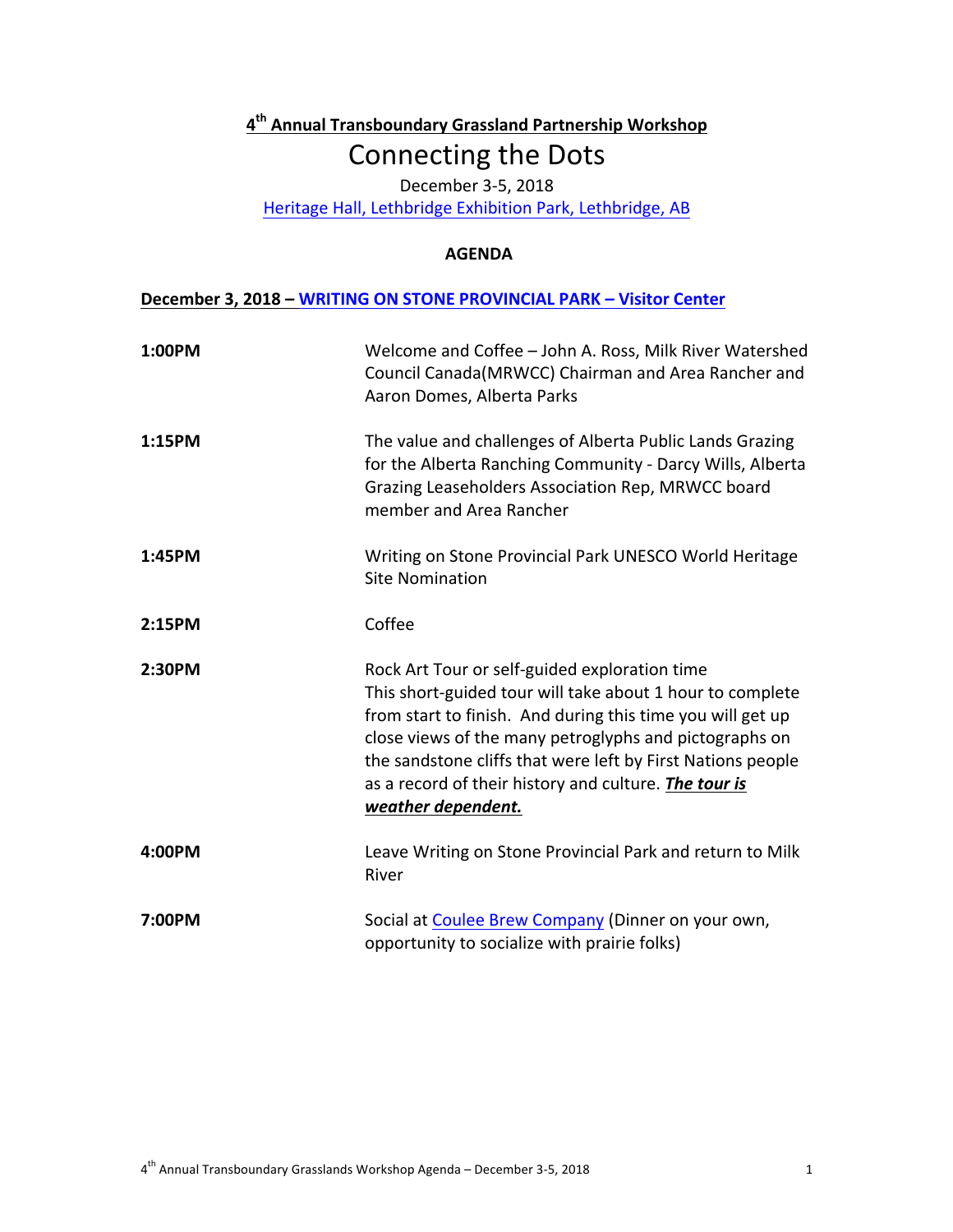## **December 4, 2018 - HERITAGE HALL, LETHBRIDGE EXHIBITION PARK** 8:30AM Registration – Heritage Hall, Lethbridge Exhibition Park **9:15AM** Welcome and Opening Prayer –Linda Cerney, Alberta Environment and Parks and Travis Plaited Hair, Sik-Ooh-Kotoki Friendship Society **9:30AM** Going Forward – Sustaining a Transboundary Partnership– Bill Dolan, Waterton Biosphere Reserve Association **10:00AM** State of the Prairie Report Outcomes – Livio Fent *11:00AM Health Break* **11:15AM** Remote Sensing Tools in Grasslands: Connection to the Larger Landscape – Anne Smith, Agriculture and Agri-Food Canada *12:00PM LUNCH* **1:00PM** Jurisdictional Updates • Montana – Kevin Ellison, World Wildlife Fund • Saskatchewan – Diego Steinaker, Saskatchewan Prairie Conservation Action Plan • Alberta – Sasha Harriott, Alberta Prairie Conservation Forum **2:30PM** Tribes and First Nations Updates – Environmental Challenges and opportunities to work with neighboring jurisdictions ■ Montana § Saskatchewan ■ Alberta – Kansie Fox, Blood Tribe Land Department *3:30PM Health Break* **4:00PM** MULTISAR: A landscape approach to multi-species conservation in the grassland natural region of Alberta, Spotlight on Onefour - Katheryn Taylor and Kristen Rumbolt-Miller, MultiSAR **4:40PM** Rangeland Drought Resilience, Megan Van Emon, Montana State University